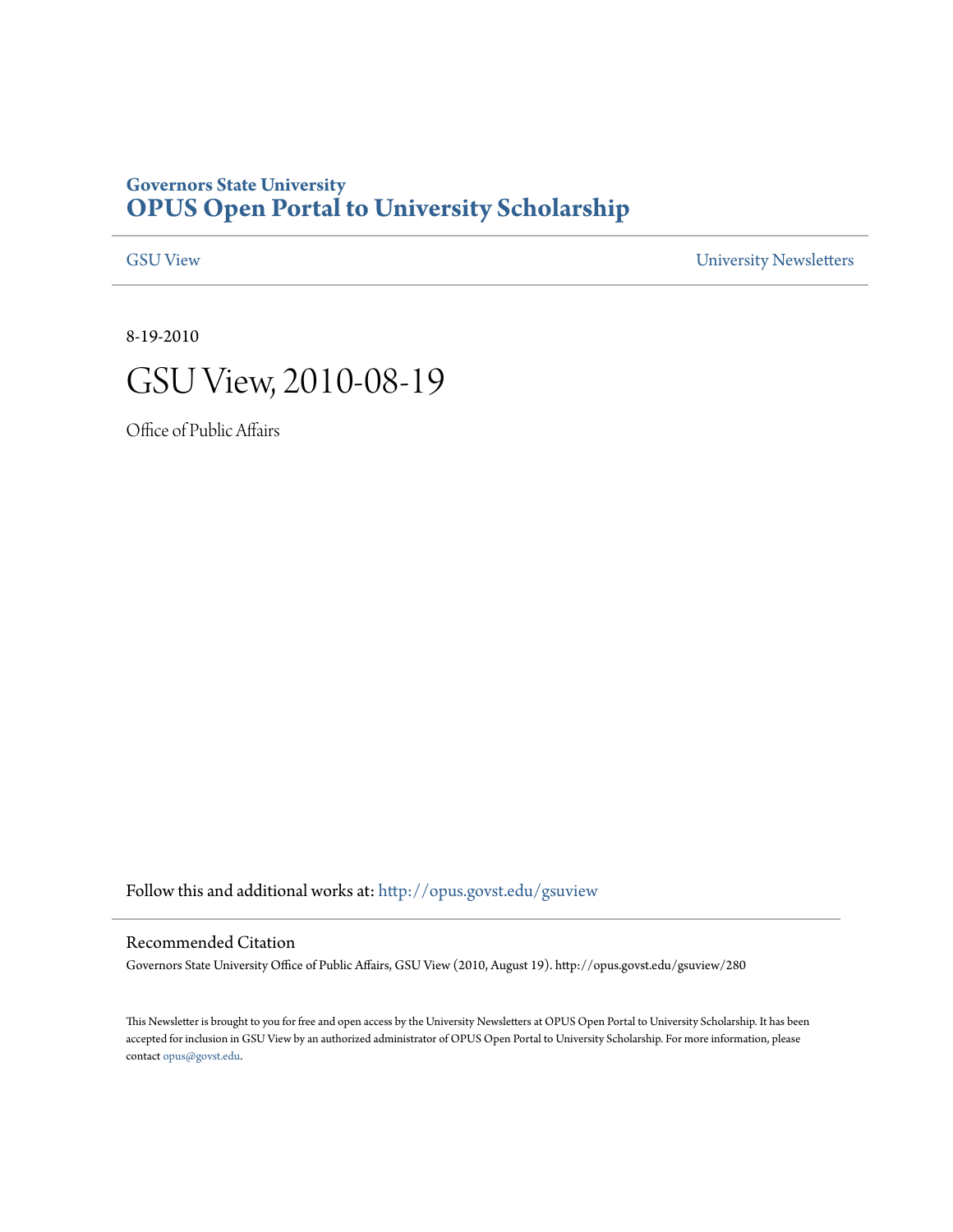

# **News and Events [Simply the Best](/default.aspx?id=38588&blogid=734)**

Who is the best GSU employee you know?

The Dr. Gerald C. Baysore Award is presented each year to the GSU employee who most fully demonstrates the following four qualities that Dr. Baysore consistently and fully embodied during his 18 years of service to the university:

- Absolute integrity
- Total competence
- Generous dedication
- Unfailing civility

Nominations must be received by Tuesday, September 7. Nominations should explain how the employee includes the Baysore Award's four qualities in their day-to-day work. Written nominations should be sent to [Penny Perdue,](mailto:p-perdue@govst.edu) in Room G334.

President Maimon will present this year's Baysore Award at Convocation on September 15. She will also announce the three winners of the Excellence Awards that afternoon.

#### **[Up, Up and Away](/default.aspx?id=38587&blogid=734)**

Gerardo Flores, a high school student in the Greater Success 4 U Upward Bound program at Governors State University, has been selected to serve as a congressional page in Washington, D.C. during the coming school year.

Flores, an honor student at Bloom High School in Chicago Heights, will spend his senior year working in the U.S. Congress as a page; he will have the opportunity to finish his high school education at the House Page School. By being chosen as a page, Flores is among a small, elite group of young people from across the United States who each year are chosen for this honor.

"Congratulations to Gerardo and his entire family on this prestigious honor and the great opportunities it presents for this wonderful young man," said Albert Haskins, assistant director of the Greater Success 4 U program. "He is an exemplary model for other first generation college bound youth in America."

Following his high school graduation, Flores plans to attend college and ultimately become a doctor or physicist.

The Greater Success 4 U Upward Bound program prepares qualified students for college entrance and academic success. Participating students receive tutorial support focusing on academics, career development, and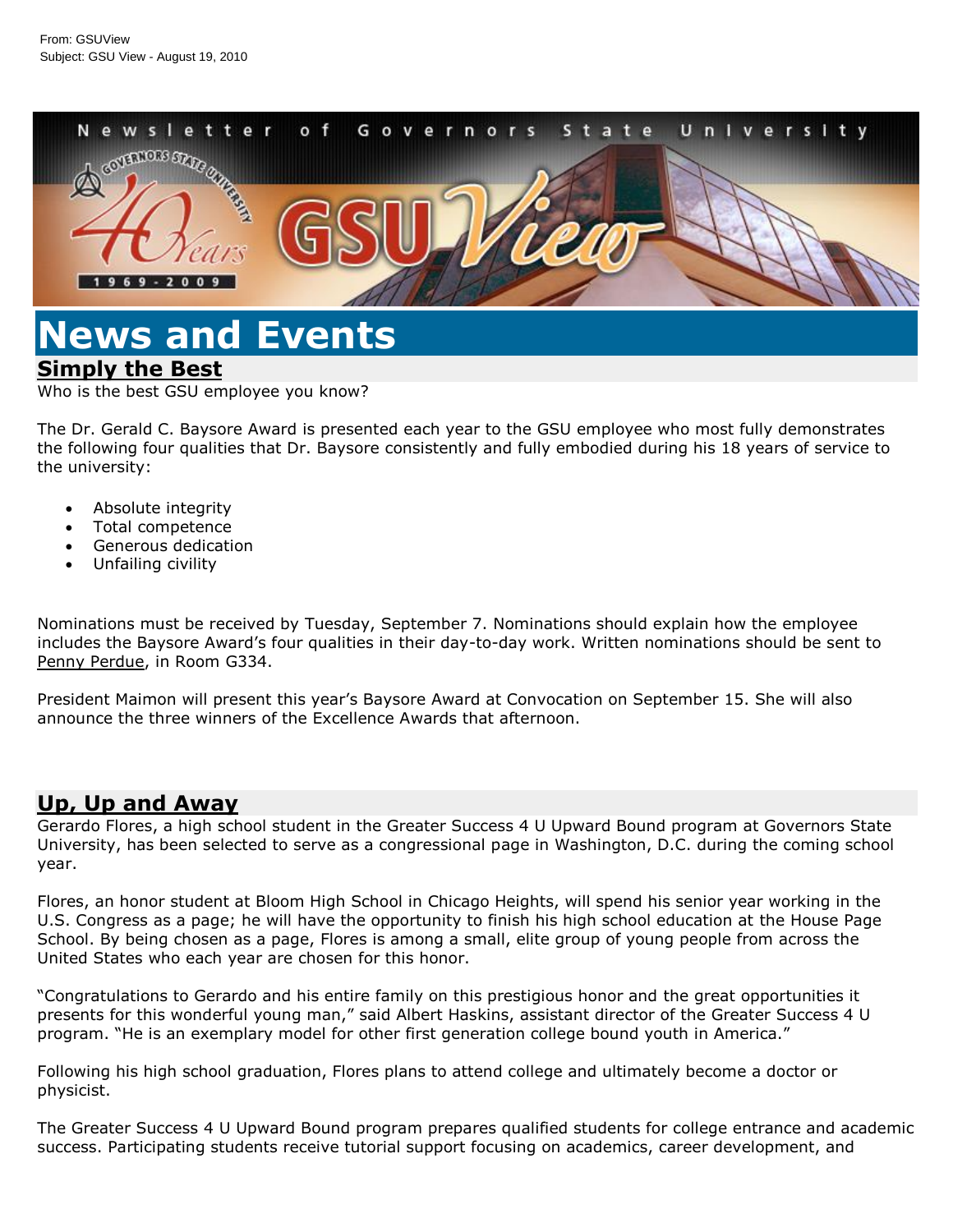cultural activities during the school year at GSU or in the surrounding communities. They also receive assistance with study skills, test preparation, writing proficiency, and time management, as well as information related to the arts and humanities, science and technology, and business and commerce.

#### **[Getting to Know You…](/default.aspx?id=38586&blogid=734)**

Who's your favorite Beatle? What's your favorite color? If you could choose, what type animal would you like to be?



Actually, the GSU View is NOT looking for answers to those questions in our new feature, *Twenty Questions, Plus One*. We will, however, be asking you about garlic and olive oil, the Cubs and Sox, your high school fight song, and lots more.

You'll have the option to answer any 10 of the 20 questions we've assembled, and must also to reply to our Final Question meant for everyone. We're looking for responses from both faculty and staff, in an effort to get to know one another better.

We'll share your answers to questions great and small, serious and not so serious, in future editions of the GSU View.

Participate today by contacting [Tom Houlihan](mailto:t-houlihan@govst.edu), GSU View's *Twenty Questions Plus One* impresario, at ext. 8952. You'll receive a list of questions and we'll also ask you for a photo that can appear with your replies.

#### **[GSU and IU to Partner](/default.aspx?id=38585&blogid=734)**

GSU's College of Business and Public Administration is beginning a partnership with Indiana University's Center for International Business Education and Research (CIBER).

The partnership has its official kickoff on Wednesday, August 25, at 3 p.m., in the Cafeteria Annex, when CBPA hosts Dr. Bruce Jaffe, Executive Director of IU CIBER, and LaVonn Schlegel, Managing Director. The program is part of the Globalizing Business Schools initiative sponsored by the US Department of Education.

GSU is one of 17 minority serving institutions across the country that have entered into partnership programs for the 2010-2014 cycle. The four-year program will provide great opportunities for GSU faculty and students to participate in various workshops and study aboard programs sponsored by several CIBER centers around the United States.

More information is [available online.](http://homepages.indiana.edu/web/page/normal/14936.html) For general questions regarding the August 25 event, contact Dione [Wofford](mailto:d-wofford@govst.edu) at extension 4930.

#### **[See Chicago Heights the Film](/default.aspx?id=38584&blogid=734)**

*Chicago Heights*, a film made by students and faculty in the Master of Fine Arts program, will make its Chicago debut at the 2010 Black Harvest Film Festival at the Gene Siskel Film Center on Saturday, August 28, and Wednesday, September 1, at 8:15 p.m. (both screenings).

*Chicago Heights* is an award-winning, short, experimental, black and white feature film made with a \$1,000 budget for food, equipment on loan from Governors State University, and during the free time of the all-volunteer cast and crew.